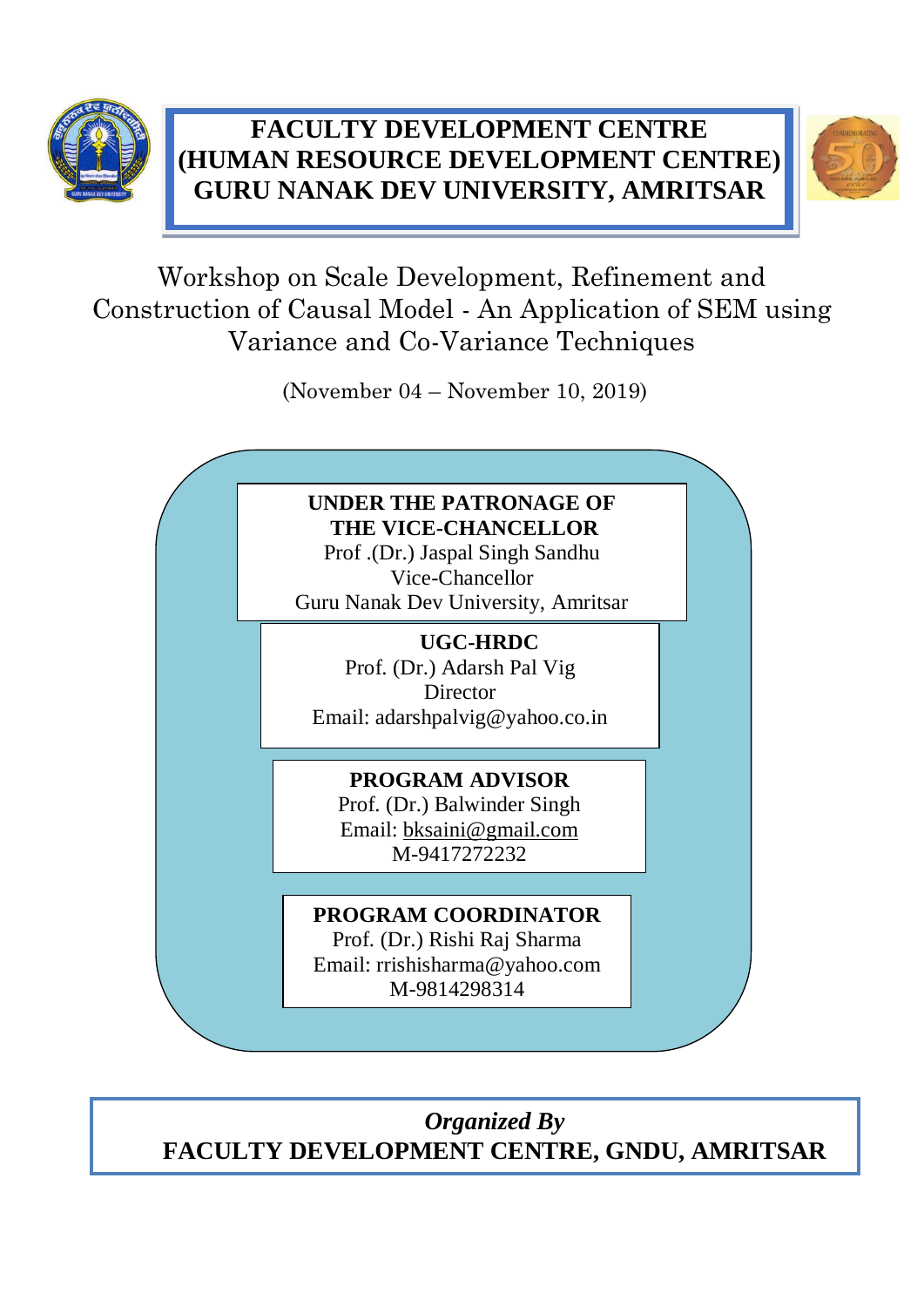#### **About the Workshop**

This workshop is an effort to enrich the researchers in various areas of social sciences with the latest techniques of data analytics and business modelling by using the advanced models (Covariance Based Structural Model and Variance Based Structural Model).

Specifically, the objective of the workshop is to apprise the researchers about usage of the latest softwares by using SmartPLS, and R for the purpose of:

- **1.** Scale Development and refinement by adopting various reliability and validity measures.
- **2.** Building and Constructing Research objectives based upon theoretical content and finally constructing a hypothetical model which reveals the causal nature of the research problem.
- **3.** Building up of reflective and formative constructs in order to ensure their reliability and validity measures and finally formulating a structural design.
- **4.** To enable the participants to understand the intricacies and scope of Co-variance Based SEM (CB-SEM); this will include the conceptual understanding of Exploratory Factor Analysis and to apply Confirmatory Factor Analysis.
- **5.** To enrich the participants with the advanced CFA including both First and Second Order Confirmatory Models.
- **6.** To make the participants well versed with direct and indirect effects pertaining to endogenous and exogenous variables and finally explaining them in the form of structural equation model which will focus upon the development of path model.
- **7.** To explain higher order effects in SEM which will include mediation and moderation effects giving full coverage to categorical and interaction moderations.
- **8.** Explaining various limitations of applying Co-variance Based SEM and then understanding the usefulness/application of Variance-Based SEM (VB-SEM) using SmartPLS. This will also cover all the aspects of Path Modelling.
- **9.** To explain all the validity measures (Convergent and Discriminant), hypothesis testing by the means of bootstrapping process and then explaining Multi-Group Analysis and Mediation.
- **10.** To enable the participants with the process of data cleaning by removing multivariate outliers with the help of Mahabalonis Test for Outliers in SEM.
- **11.** To address the issues related to observed/unobserved heterogeneity using Finite Mixtures (FIMIX) and Prediction Oriented Segmentation (POS) technique.
- **12.** Finally, discussion of a Case Study as an application of SEM with the help of Technology Acceptance Model (TAM).

#### **Registration Procedure:**

There is no registration fee for participation in the Workshop. For online submission of Application Form & further details, please visit our website: www.hrdcgndu.org. For any registration related queries contact at 0183-2258802-09 Ext. 3178 (9am- 5pm, Mon-Fri)

### **Duration**

The Workshop is scheduled from **November 4 to November 10, 2019**. Duration of the Sessions will be from **10:00 am to 4:00 pm** each day and all the participants must report at **9:00 am** for registration on the first day and for the attendance on subsequent days. There shall be a tea break from 11:30 am to 12:00 pm followed by a lunch break from 1:30 pm to 2:30 pm. It is mandatory to attend all the sessions during the Workshop.

#### **Target Group**

Applications are invited from faculty members and Ph.D Scholars of Universities/ Colleges/Institutes of Higher Education and Eminence of National and International level to enroll for the Course.

#### **Accommodation and Travel Allowances:**

Free Boarding and Lodging will be provided to the participants during the Workshop. Accommodation will be provided in University Guest House on sharing basis.

#### **Contact Us:**

Prof (Dr) Rishi Raj Sharma **Programme Coordinator** Professor Deptt of Business Management GNDU, RC, Gurdaspur Mob: 9814298314